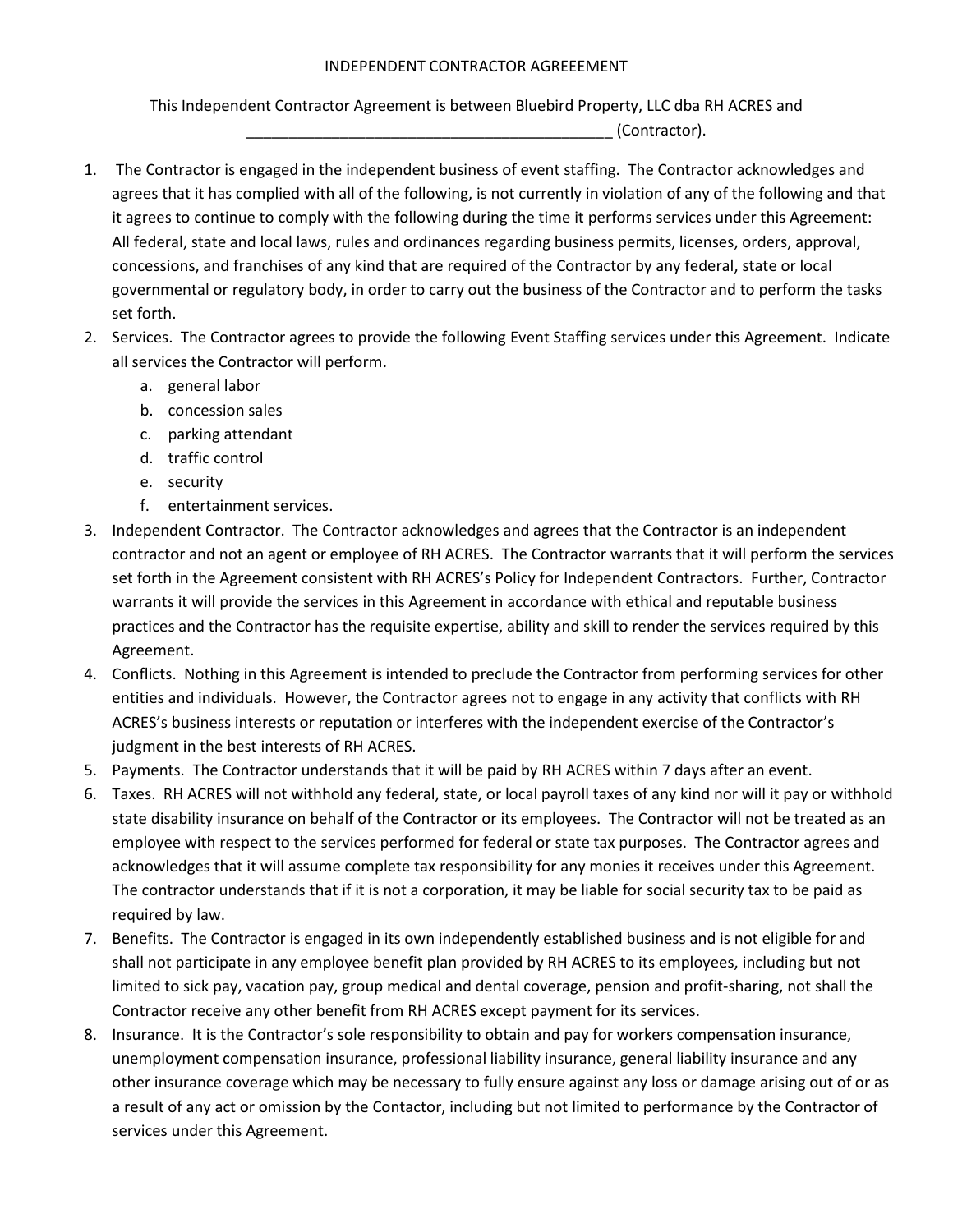- 9. Agency. The contractor has no authority to bind RH ACRES, to enter into any contract or agreements on behalf of RH ACRES, or to represent that it has the authority to do so. This Agreement does not create a partnership, joint venture, loaned servant arrangement or any other business arrangement between the parties other than that of an independent contractor relationship.
- 10. Indemnification. RH ACRES shall not hold responsible for any action or failure to act by the Contractor. The Contractor agrees to indemnify and hold harmless RH ACRES, its officers, directors, employees, agents, assigns and successors against any claims, demands, or liability related to or arising out of the Contractor's breach of any representation in the Agreement, failure to properly perform any obligations under this Agreement, and for any violation of law, including but not limited to its failure to appropriately pay taxes on any monies it receives under this Agreement.
- 11. Confidentiality. The Contractor agrees, either during or after is performance of series under this Agreements, not to use or disclose, directly or indirectly, for any reason or in any way, other than at the express direction of RH ACRES's President or the President's designee, any proprietary or confidential information or business or trade secrets of RH ACRES or of any of RH ACRES's customers, whether oral, written, graphic, optical or electronic, including but not limited to:
	- a. The business, conduct, marketing strategy or efforts or operations of RH ACRES, or any of its customers, including but not limited to any financial or personnel matters or information of or pertaining to RH ACRES and/or any of its employees or customers.
	- b. Any proprietary products or services of any nature developed or owned by RH ACRES or any customer
	- c. Any of RH ACRES's or any of RH ACRES's customers' databases, lists or pricing or purchasing information or policies.
	- d. Any of RH ACRES's or any of RH ACRES's customers' inventions, apparatus, tools, samples, methods of doing business, processes, formulas, drawings, blueprints, photographs, video, software, trade secrets, supplies, supplier lists, personnel data and files, ideas or strategies, and cost data.
- 12. Company Property. Upon termination of the Contractor's relationship with RH ACRES for any reason, the Contractor agrees to promptly return all Company property, records, files, documents, materials and any other proprietary of Confidential information, and all copies of the same to RH ACRES.
- 13. Photography. I grant to RH ACRES, its representatives, employees and clients the right to take photographs of me and my property and use any photographs I submit in connection with the subject of "Event Staffing". I authorize RH ACRES, its assigns and transferees to copyright, use and publish the same in print and/or electronically. I agree that RH ACRES may use such photographs of me with or without my name and for any lawful purpose, including for example such purposes as publicity, illustration, advertising and Web content.
- 14. Remedies. The parties agree and acknowledge that a violation by the Contractor of paragraphs 12 or 13 of this Agreement would result in irreparable injury to RH ACRES for which RH ACRES would have no adequate remedy at law. Therefore, RH ACRES shall be3 entitled to all equitable remedies to enforce this Agreement, including an injunction, to prevent violations of this Agreement. In the event that RH ACRES prevails in any such action, RH ACRES shall be entitled to recover its reasonable attorney's fees and costs from the Contractor, as well as any damages awarded by a court of law.
- 15. Statements. Both during or after the term of the Agreement, the Contractor agrees to refrain from taking any public or private statement about RH ACRES or its officers, directors, employees, agents, assigns and successors that is disparaging, negative or malicious, or that would be injurious to RH ACRES's business or reputation, or which would, directly or indirectly, interfere with the business of RH ACRES.
- 16. Termination. Either party may terminate this Agreement upon 5 days written notice to the other. Additionally, either party may terminate this Agreement and the business relationship between the parties without liability (except for the provisions of paragraphs  $12 - 15$  above, which will survive termination of the Agreement), immediately upon notice to the other, if such termination is because of a material breach of the Agreement by